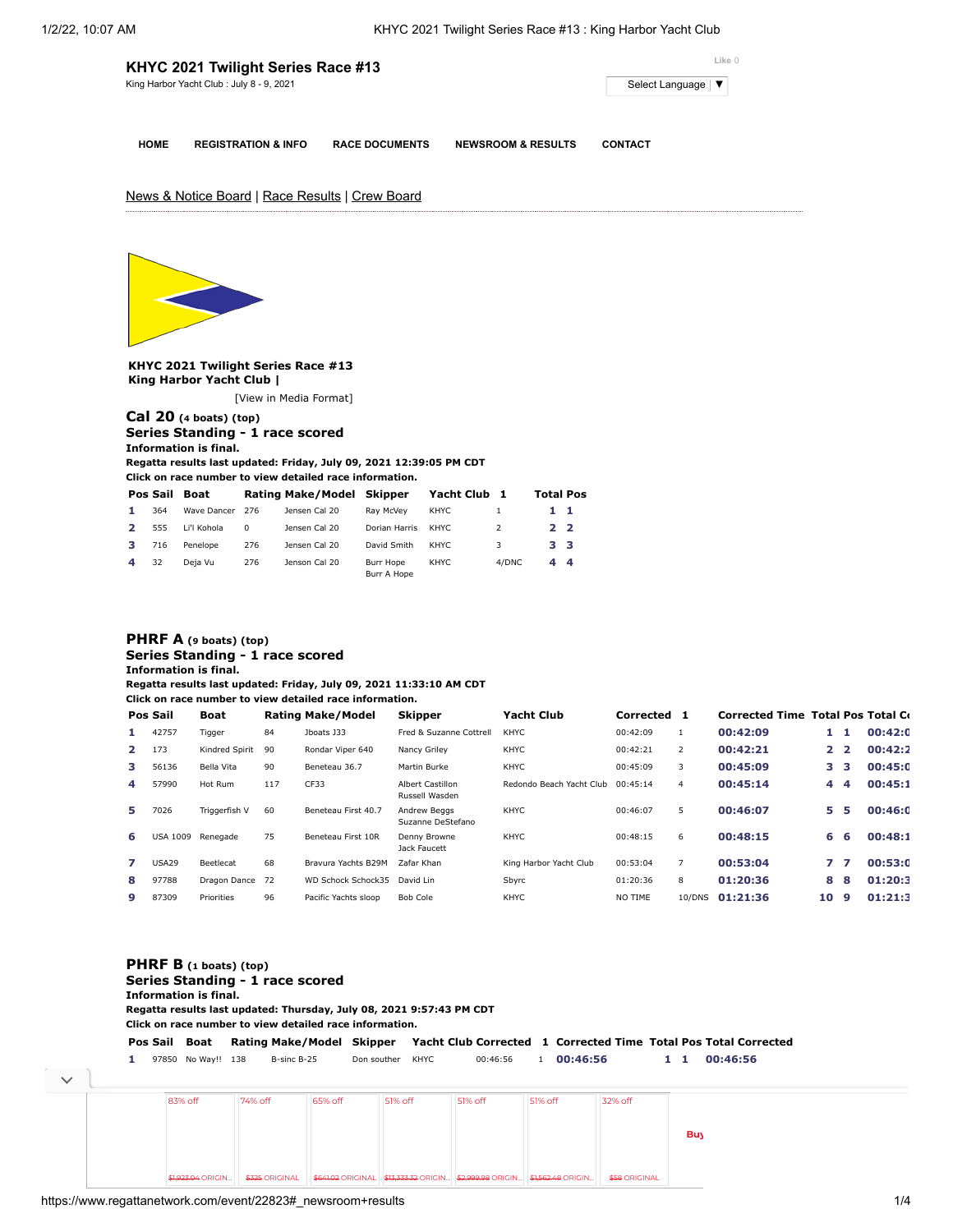1/2/22, 10:07 AM KHYC 2021 Twilight Series Race #13 : King Harbor Yacht Club

| Pos Sail |             |     | Boat Rating Make/Model             | Skipper                          |             | <b>Yacht Club Corrected</b> | <b>Corrected Time Total Pos Total Corrected</b> |  |              |
|----------|-------------|-----|------------------------------------|----------------------------------|-------------|-----------------------------|-------------------------------------------------|--|--------------|
| 56384    | MEIMI 2 275 |     | Columbia Challenger Michael Devine |                                  | <b>KHYC</b> | 00:43:49                    | 00:43:49                                        |  | 1 1 00:43:49 |
| 27432v   | Oliver      | 201 | Schock Santana 27                  | John/Bob Mitchell/Mackenzie Khyc |             | NO TIME                     | 3/DNC 00:44:49                                  |  | 3 2 00:44:49 |

## **[H-Fleet](https://www.regattanetwork.com/clubmgmt/applet_regatta_results.php?regatta_id=22823&show_manufacturer=1&show_crew=1&limit_fleet=H-Fleet) (9 boats) (top) Series Standing - 1 race scored Information is final.**

**Regatta results last updated: Friday, July 09, 2021 12:37:43 PM CDT**

**Click on race number to view detailed race information.**

**Click on race number to view detailed race information.**

|                | Pos Sail | Boat         |     | Rating Make/Model    | <b>Skipper</b>               | <b>Yacht Club</b>      | Corrected | $\blacksquare$ | <b>Corrected Time Total Pos Total Correcter</b> |              |                |          |
|----------------|----------|--------------|-----|----------------------|------------------------------|------------------------|-----------|----------------|-------------------------------------------------|--------------|----------------|----------|
| 1.             | 1208     | Blue Haven   | 454 | Catalina Catalina 34 | Thomas Jett                  | KHYC                   | 00:48:22  |                | 00:48:22                                        | 1T           |                | 00:48:22 |
| 1.             | 2201     | SLOOP JOHN B | 407 | J Boats j/24         | John Coye<br>Chris           | Port Royal YC          | 01:00:09  | 1/RC Duty*     | 01:00:09                                        | 1T.          |                | 01:00:09 |
| $\overline{2}$ | 00000    | GuacAmore    | 474 | Catalina 34          | Kent Lowell                  | King Harbor Yacht Club | 00:52:34  | 2              | 00:52:34                                        | $\mathbf{2}$ | $\overline{2}$ | 00:52:34 |
| 3.             | 123      | Papillon     | 404 | Hunter 30 Hunter 30  | Marc Jacob<br>Matteo Villain | <b>NA</b>              | 00:53:44  | 3              | 00:53:44                                        | з            | з              | 00:53:44 |
| 4              | none     | Oasis        | 430 | Islander 36          | Michael Leighton             | <b>PRYC</b>            | 01:00:28  | 5              | 01:00:28                                        | 5.           | 4              | 01:00:28 |
| 5.             | 1020     | Dragon       | 0   | <b>Abbott Soling</b> | Eric Yeung                   | no                     | 01:05:16  | 6              | 01:05:16                                        | 6            | 5              | 01:05:16 |
| 6.             | 523      | Arrogante    | 0   | Jboat J24            | Jill Alstott                 | <b>RBYC</b>            | 01:08:56  |                | 01:08:56                                        |              | 6              | 01:08:56 |
| 7              | 7668     | Fini         | 0   | Alerion Express 28   | <b>Bud Legg</b>              | <b>KHYC</b>            | 01:10:25  | 8              | 01:10:25                                        | 8            | 7              | 01:10:25 |
| 8              | 5570     | Jubilee      | 453 | Catalina 30          | Kenneth Bliaht               | <b>KHYC</b>            | NO TIME   | 10/DNC         | 01:11:25                                        | 10           | 8              | 01:11:25 |

**Notes:**

**Scoring System is RRS Low Point 2021-2024.**

**- Finishes in [brackets] denote throwouts** 

**- Click on race number to view detailed race information.**

**Information is final.**

Registration Problems or Questions? [Visit our Support Desk](http://support.regattanetwork.com/) | [View Our Privacy Policy](https://www.regattanetwork.com/html/privacy.html)<br>[Powered by Regatta Network®](http://www.regattanetwork.com/) | Online Sailing Event Registration and Management Services.<br>© 2022 [Regatta Network,](http://www.regattanetwork.com/) Inc. All Rights Reserved





|  | 83% off | 74% off | 65% off | 51% off | 51% off                                                                                                             | 51% off | 32% off              |            |
|--|---------|---------|---------|---------|---------------------------------------------------------------------------------------------------------------------|---------|----------------------|------------|
|  |         |         |         |         |                                                                                                                     |         |                      |            |
|  |         |         |         |         |                                                                                                                     |         |                      | <b>Buy</b> |
|  |         |         |         |         |                                                                                                                     |         |                      |            |
|  |         |         |         |         | \$1,923.04 ORIGIN   \$325 ORIGINAL   \$641.02 ORIGINAL   \$13,333.32 ORIGIN   \$2,999.98 ORIGIN   \$1,562.48 ORIGIN |         | <b>\$58 ORIGINAL</b> |            |

 $\checkmark$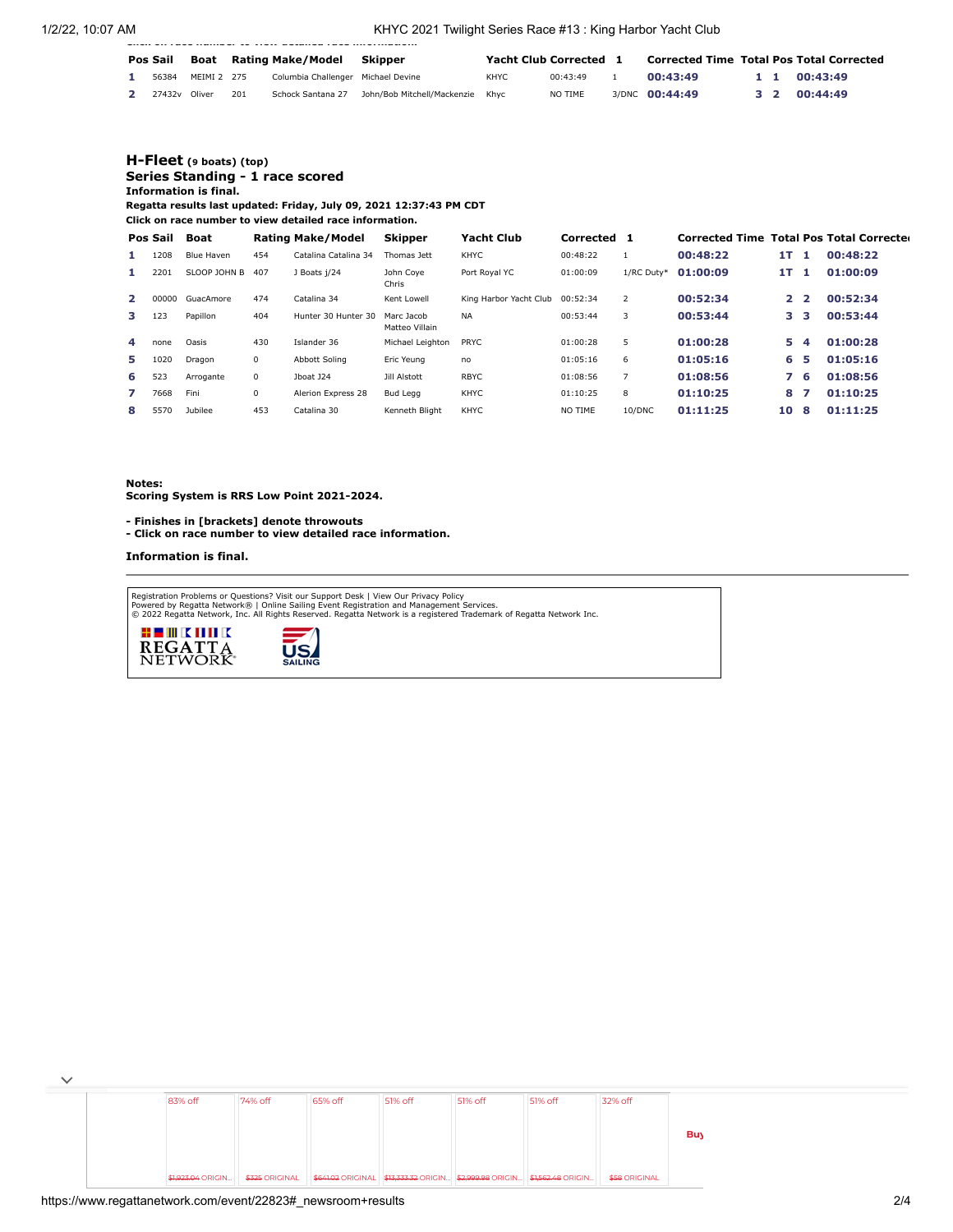| 83% off | 74% off | 65% off | 51% off                                                                  | 51% off | 51% off | 32% off              |     |
|---------|---------|---------|--------------------------------------------------------------------------|---------|---------|----------------------|-----|
|         |         |         |                                                                          |         |         |                      |     |
|         |         |         |                                                                          |         |         |                      | Buy |
|         |         |         |                                                                          |         |         |                      |     |
|         |         |         | \$641.02 ORIGINAL \$13,333.32 ORIGIN \$2,999.98 ORIGIN \$1,562.48 ORIGIN |         |         | <b>\$58 ORIGINAL</b> |     |